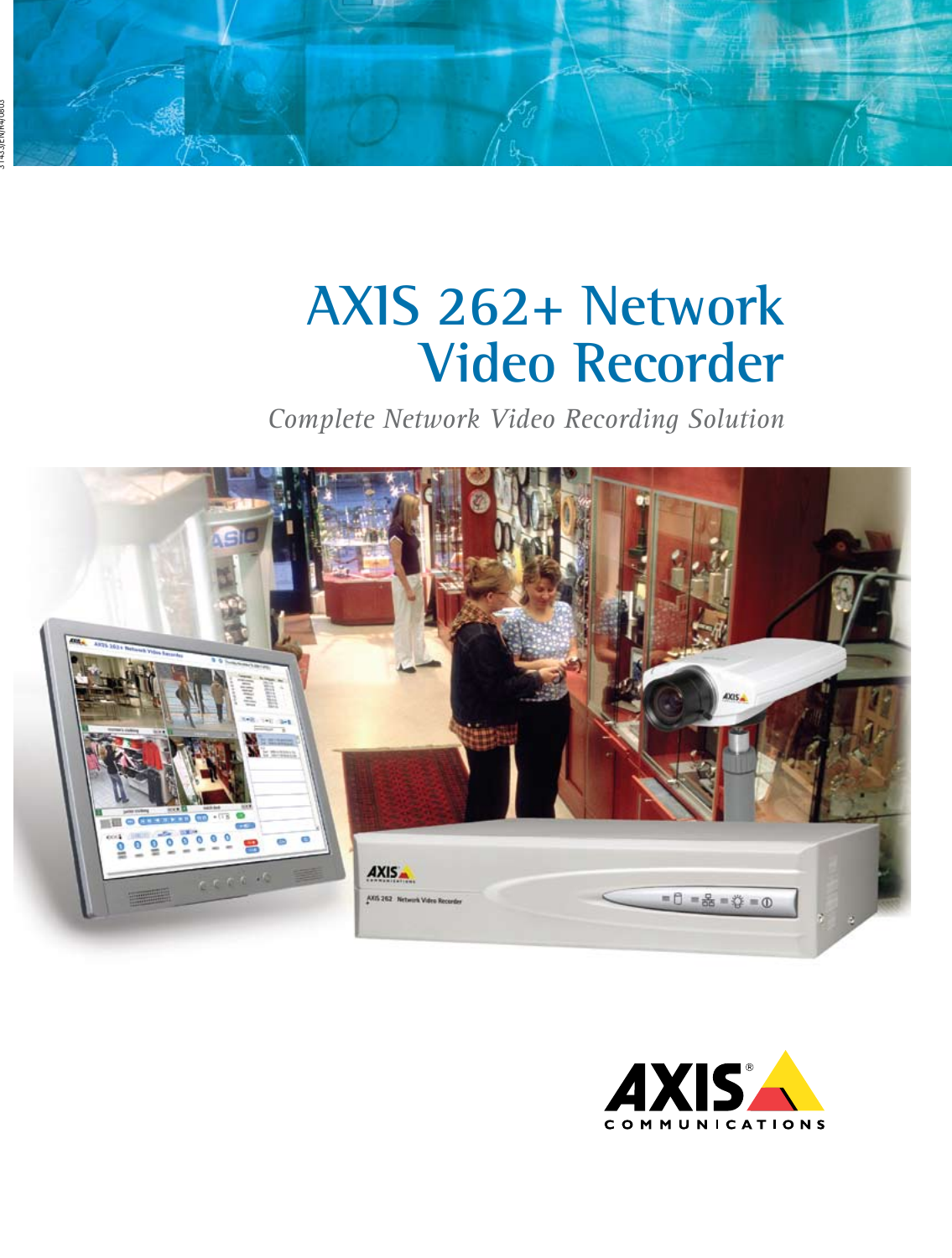## **AXIS 262+ Network Video Recorder**

*Complete Network Video Recording Solution*



The distinguishing features of AXIS 262+ Network Video Recorder make a unique combination:

| Records from up to 8 network video cameras in megapixel   |
|-----------------------------------------------------------|
| resolution. Stores high quality video with no degradation |
| compared to the original image.                           |
|                                                           |

Simultaneous recording, live viewing and playback of recorded images from up to 8 video sources, with the capability to synchronize playback of video from up to 4

250 GB hard disk for storing, e.g. 13 days of VGA video at 1

Records up to 120 frames per second at 4CIF or VGA, with configurable frame rate for optimized hard disk usage.

Remote access to live views and playback of recorded images from up to 8 Axis network video sources, including those with PTZ controls.

Easy to install, use and manage, with quick and userfriendly configuration and maintenance. Connects directly to your network and is manageable remotely over a local area network or the Internet.

## video sources. frame per second, from 8 channels (25 KB). **megapixel resolution > Simultaneous recording > High-capacity hard disk > full frame rate > live video > Simple management >**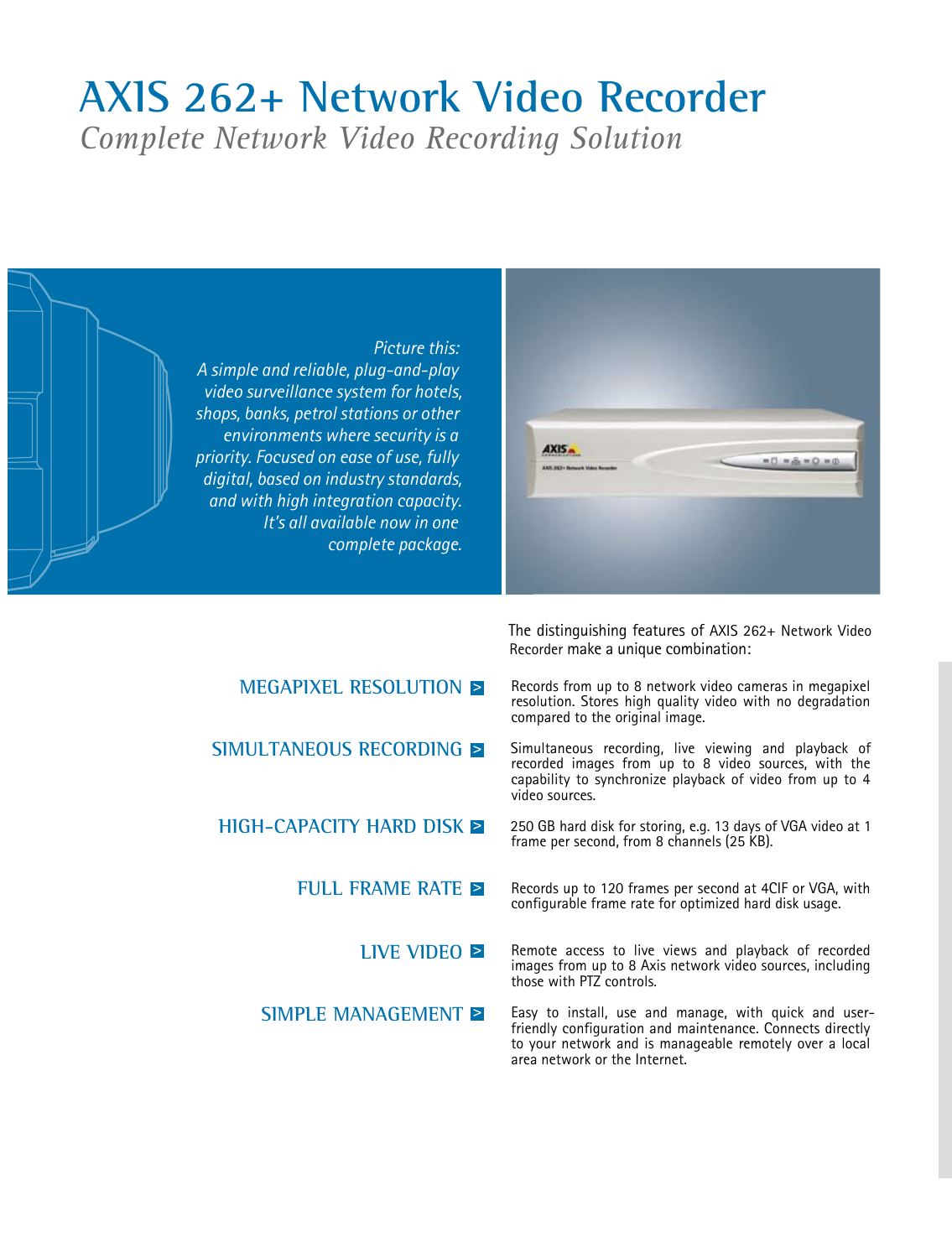## **Axis network video recording system**

Access and record live video from anywhere and open up a whole new world of powerful surveillance. The heart of the Axis network video recording solution is the innovative AXIS 262+ Network Video Recorder. A simple, reliable and complete video recording solution that offers professional surveillance and remote monitoring of hotels, shops, bank offices, petrol stations and other environments where security is a priority. It features advanced capabilities such as remote access, motion detection, event management and superior image quality – all in a maintenance-free package.

### **User-friendly management**

Use your existing network infrastructure, add up to 8 Axis network cameras, and you are ready to monitor and record. Once installed, your AXIS 262+ is accessible on your LAN, WAN or across the Internet, with no additional software required. Recording video to the AXIS 262+'s hard disk can be scheduled, triggered by an alarm or started manually. The AXIS 262+ Network Video Recorder has a user-friendly,

intuitive interface that gives you a range of new options and possibilities. Easy-to-interpret tabs with search function for finding recordings by time or by alarm, and the possibility to download recordings to an external hard drive makes this a versatile solution. Clear controls in the Main View allow you to view live images or recordings singly or in quad view.

#### Manual recordings

In manual recording mode, recordings can be started and stopped at any time. Cameras can be managed individually or all at once, directly from the Main view.

#### Scheduled recordings

Recordings can be scheduled to start and stop on multiple occasions on any given day. Easily configure the times and days when recordings will occur each week. Each day of the week can have different schedules, or the same time periods can be set for multiple days simultaneously.

#### Playback of recordings

Manual, scheduled and alarm video recordings can be played back while other recordings continue. Playback can be synchronized or stepped through. Recordings can be extracted and saved as AVI files on your computer, for viewing in a media player.

Network Cam

## MAIN VIEW – AXIS 262+ NETWORK VIDEO RECORDER

*The Main View page of the AXIS 262+ provides links to the Setup tools that allow you to customize and configure the video recorder to your requirements.* 

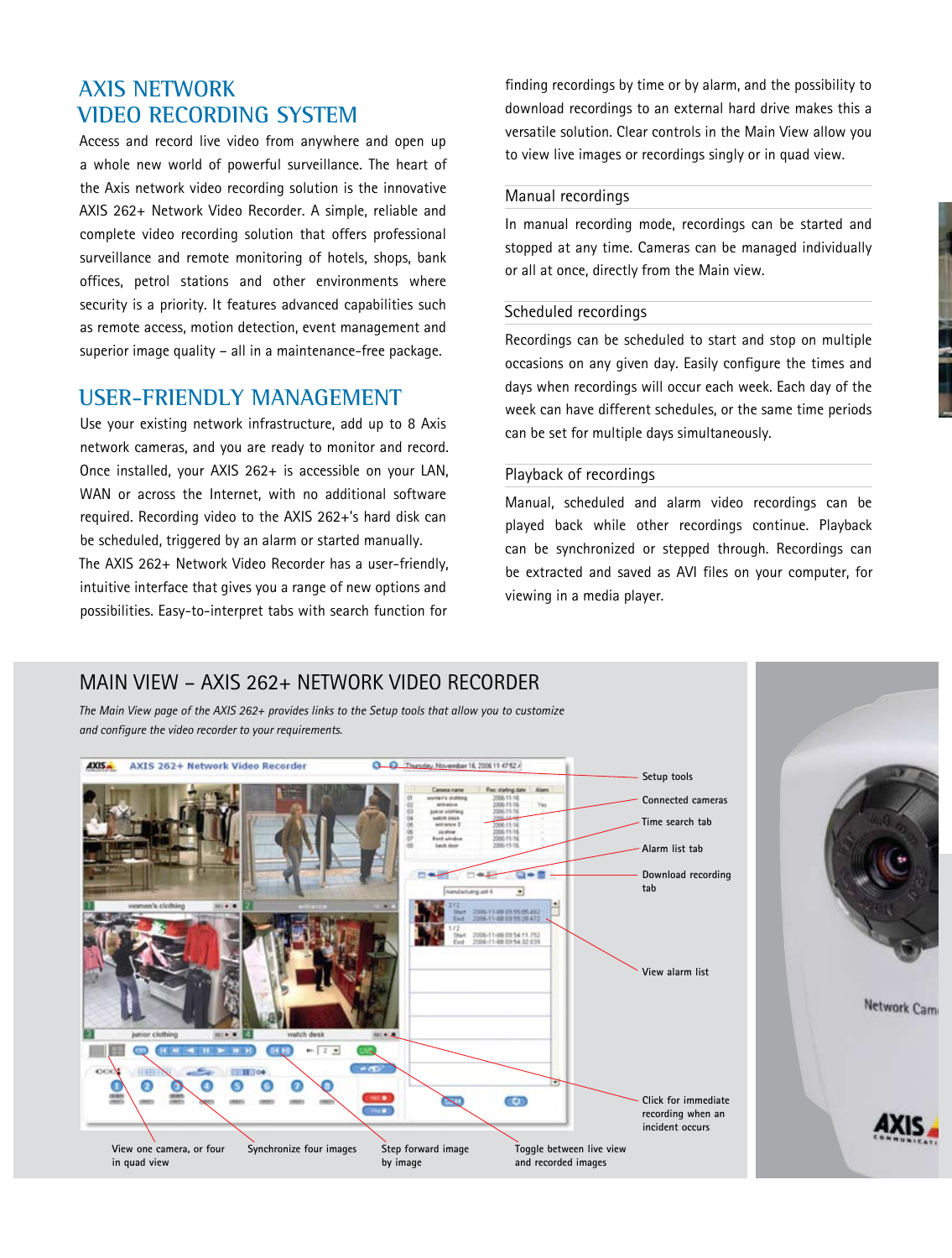#### Playback alarm recordings

Alarm recordings for each camera are presented in a list and can be selected and played. Each alarm recording includes the date and time when the recording started and ended.



## **FULLY DIGITAL**

If you are going digital, then you want the entire system to be digital. Two technologies are available today: Digital Video Recording and Network Video Recording. One is partly digital, the other is fully digital.

#### Network Video Recording

m

With an NVR (Network Video Recorder), the integration of digital technology into video surveillance systems is complete. It is now possible to implement a fully digital, cost effective, easy-to-install and user-friendly video surveillance and monitoring system for your business. Record video at up to megapixel resolution.

#### Digital Video Recording

A DVR (Digital Video Recorder) is not fully digital, but a hybrid solution relying mainly on proprietary software and protocols. It still requires cumbersome analog coaxial cables and multiple conversions that diminish performance and image quality.

**A more detailed comparison of the two technologies further reveals the significant advantages of the Axis network video recording approach.**

|                                    | <b>AXIS 262+</b> | <b>DVR</b>                              |
|------------------------------------|------------------|-----------------------------------------|
| Open system                        | Yes              | No                                      |
| Image quality                      | Superior         | Degradation                             |
| UPS (Uninterruptible Power Supply) | Yes              | $No*$                                   |
| Resolution                         | Unlimited        | Limited to standard<br><b>TV System</b> |
| Wireless cameras                   | Yes              | N/A                                     |
| Remote pan, tilt and zoom          | Yes              | <b>No</b>                               |
| Audio                              | Yes**            | No (extra cables<br>required)           |
| Power over Ethernet                | Yes              | <b>No</b>                               |
| Integration with IT                | Yes              | (not the cameras)                       |

*\*Some exceptions may be found in high-end systems. \*\*Listening only, no recording*

#### **EASY INSTALLATION**

The Axis network video recording system takes the unpredictability out of installation and setup. It provides a simple and dependable system that is cost-effective and compatible with both your own IT infrastructure and with other media, for example the Internet.

Using standard software and hardware from suppliers you already trust to deliver networking equipment, the system is based on the same technology as used in your home or office PC and local area network.

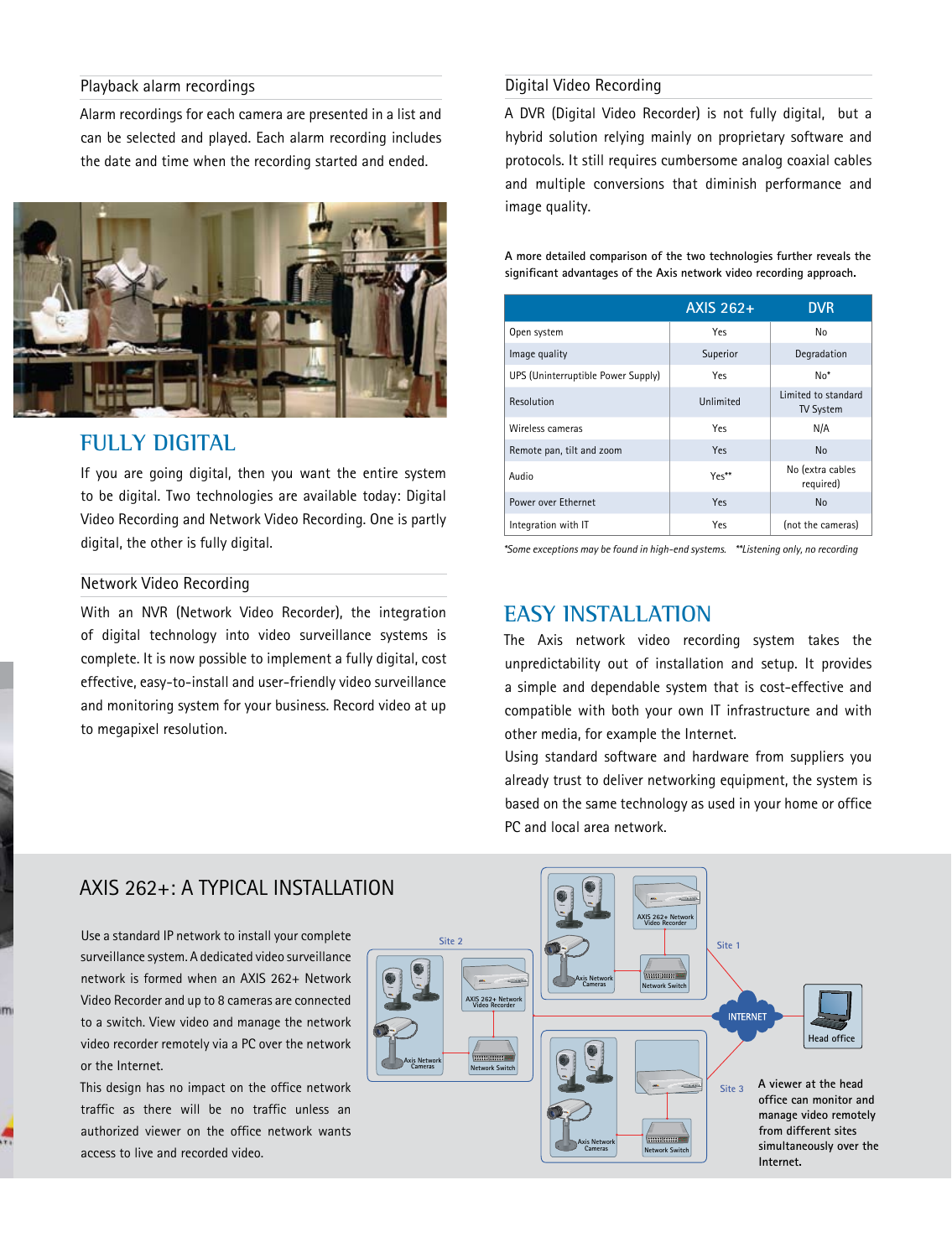## **High image quality**

The AXIS 262+ Network Video Recording solution offers a combination of high image quality and high frame rates, allowing systems to be optimized for both image quality and efficient use of bandwidth.

| <b>High Image Quality</b> |                            |                                |                         |                           |  |  |
|---------------------------|----------------------------|--------------------------------|-------------------------|---------------------------|--|--|
| Number of<br>cameras      | Approx. file<br>size in KB | Frame rate<br>for live viewing | Recording<br><b>FPS</b> | Recording<br>time in days |  |  |
| $\overline{4}$            | 25                         | 25/30 (PAL/NTSC)               |                         | 27                        |  |  |
| $\overline{4}$            | 25                         | 25/30 (PAL/NTSC)               | 4                       | 6                         |  |  |
| 8                         | 25                         | 25/30 (PAL/NTSC)               |                         | 13                        |  |  |
| 8                         | 25                         | 25/30 (PAL/NTSC)               |                         | 3                         |  |  |

## **HARD DISK STORAGE**

**Altra** 

The AXIS 262+ is ideal for storing video at up to megapixel resolution (when using megapixel cameras). There is no degradation in video quality as the image quality is always the same as the original image from the camera or video server. The 250 GB hard disk allows you to store, e.g. 13 days of VGA (640x480) resolution at one frame per second from 8 video channels.





- 5. RS-232 connector
- 6. Network connector
- 7. Serial number
- 8. 9-pin I/O terminal connector
- 9. Factory setup button
- 10. Power button
- 11. Power adapter connector

### **Dimensions**